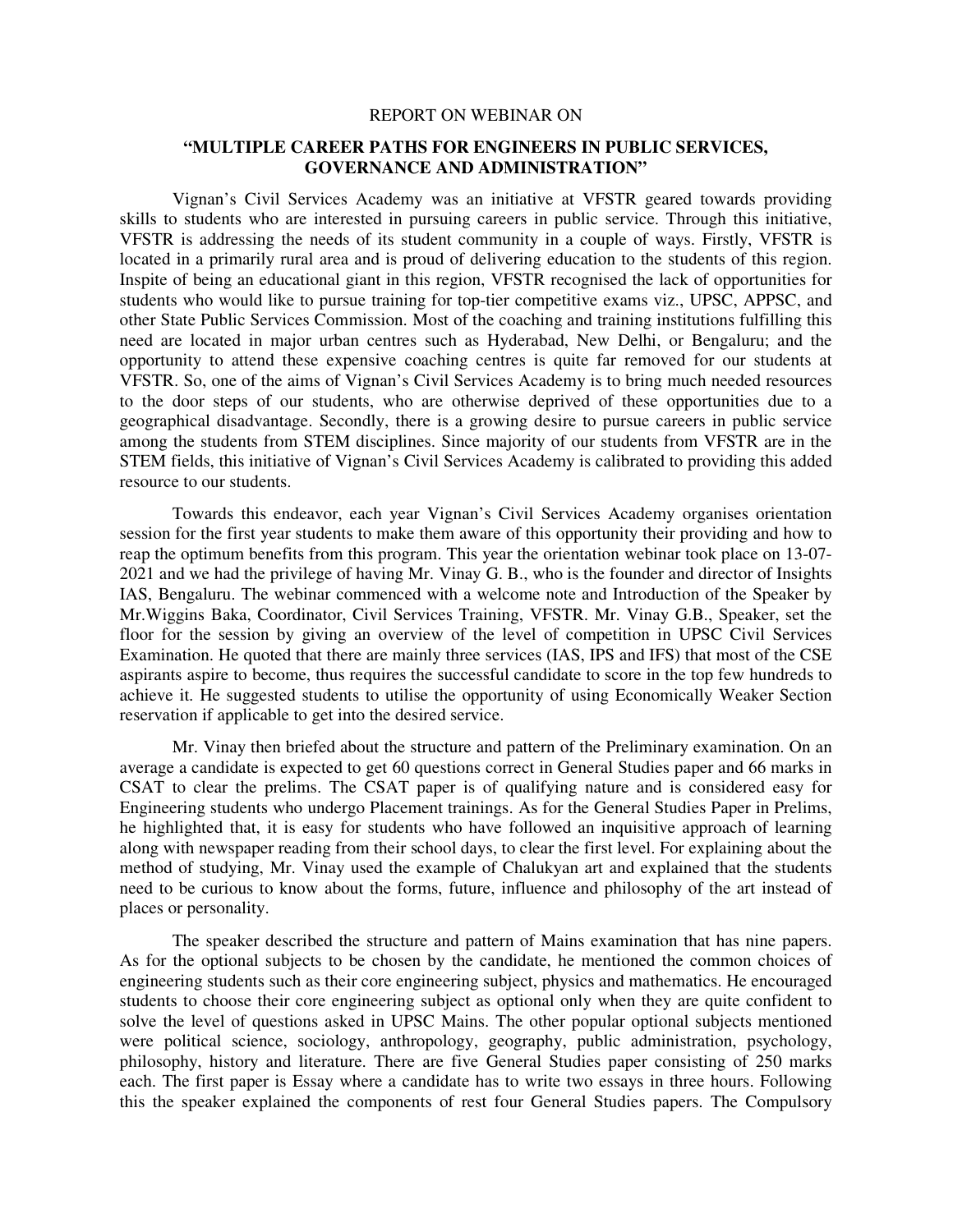English paper and Compulsory Indian language paper are both qualifying in nature. The entire mains exam is for 1750 marks and a student expecting the first rank has to score about 900 plus out of 1750 marks. He recommended a score of 190 plus in the personality test, third stage, out of 275 marks. He explained the Personality test procedure. The interview panel would comprise of five members including one UPSC member and four experts from various fields. The interview focuses on finding the candidates ability to think, integrity, humbleness, confidence level, problem solving skills and communication skills not his or her knowledge which has already been tested in the last two levels of the examination.

Mr. Vinay gave suggestions, tips and guidance to the students for preparing for the civil services examination. He asked the current students to focus on strengthening their basics by studying NCERT class sixth to twelfth social science textbooks and class sixth to class ninth Science textbook thoroughly. It is possible for an UPSC aspirant to clear the state level Public Services examination provided he or she followed the syllabus. In this era of internet, aspirant should smartly choose their source after getting guidance from coaching institutes or previous toppers. Once the basics are strong it is easy for them to construct a proper answer in mains, as mains is completely application oriented. The aspirant should constantly update Current Affairs. The next tip given by the speaker was to enhance one's writing skills. A student with below average academic performance can also crack this examination given his or her consistency and persistence in preparation. In addition to these suggestions, the speaker mentioned about having the right reason to prepare for the exam which acts as motivation in later stage and also improves the personality of the individual. An aspirant can start building his or her appropriate personality along with knowledge right from college while interacting with fellow students or faculty. This would help in scoring high, about 200 plus marks, in his personality test. He concluded the session by quoting that *consistency* and *guidance* are the key for clearing this exam.

This session was followed by the question and answer session that was open to the participants. The first question raised was on balancing the academics with civil services preparation. Answering this the speaker suggested a method of focusing one year on basics along with academics, then from the next year revision of already prepared basics plus current affairs and final year should focus on optional. Answering a question on motivation to prepare for the exam, Mr. Vinay advocated four ways of motivation. First, personal motivation of each individual as a result of their own experience, Second, the thought of becoming a role model to the next generation, third, believing that everyone can improve their abilities through consistency and fourthly, a candidate should be away from distractions. He urged the students not to give an attempt when they are not thoroughly prepared just for experience sake. A candidate should attempt the civil services exam only when he or she is confident of clearing the exam based on their experience in mock tests and successful completion of optional subject. For practicing answer writing, he advised students to start with answering the questions at the end of NCERT books and then even starting a blog. Responding to the question on planning for UPSC preparation, he recommended three to four months for optional preparation. He suggested three to four hours each for preparing static part, optional and current affairs on a regular day of preparation. He further added that the key is applying the knowledge you gained in solving the question paper; as only reading will not provide with any benefit. Students also asked about any pertinent online resources that can aid them in preparing for CSE, to which Mr. Vinay pointed to Insights IAS website that provides with free material for the aspirants. With the conclusion of this Q&A session, Prof. AllamneniSharada, Head Humanities, lauded Mr. Vinay on his crisp and direct presentation. She hoped that our students will benefit and be motivated to join Vignan's Civil Services Academy. Mr. Raghava Rao, Head Training & Placement, also joined in thanking the speaker, congratulating the Civil Services Academy for consistently doing a great job in organising opportune webinars, and the participants for showing such an overwhelming interest in this event. Mr. Wiggins Bakka concluded the session with a vote of thanks to the speaker and his